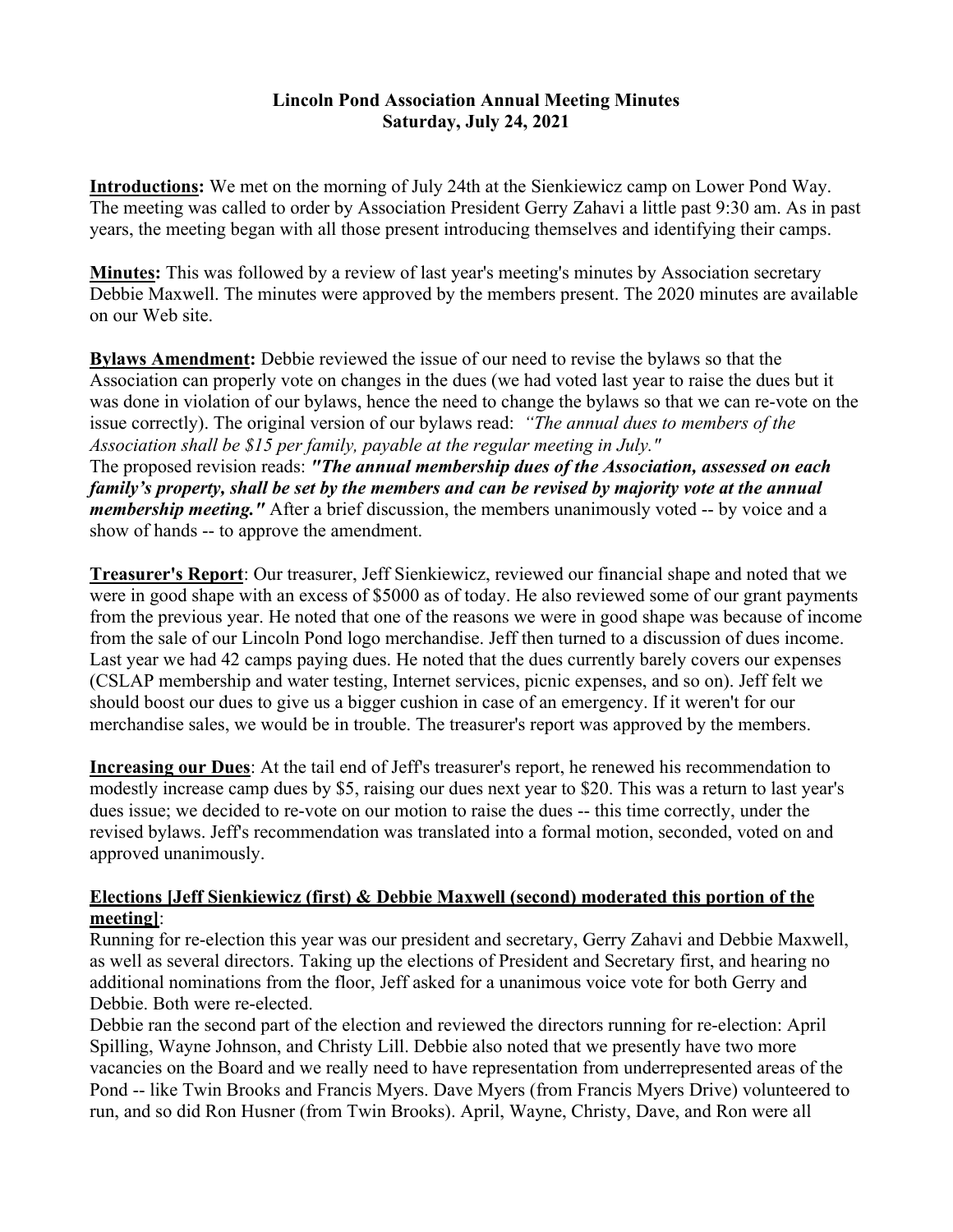unanimously elected by voice vote. Jim Stacey, from Paynes Way, also volunteered for future service on the Board to represent Paynes Way.

**Road Clean-up Report**: Road clean-up this year took place on June 26. We had another good turnout and we were done in a little more than an hour. Gavin Spilling had provided a "civic service" to the Town and Association by picking up seven trash bags ahead of our own clean-up. We, as a group, collected around 13-14 bags this year. No toxic or unusual materials were collected this year (thank goodness!).

**Annual Picnic**: This year's scheduled picnic will take place on August 14th at the NYS campsite. Members were reminded not to pay but to announce at the gate that they were attending the LP Association picnic. The Association will pick up the car charges at the end.

**LPA Logo Merchandise**: Nancy Sienkiewicz filled in for Susan Bradford (Susan is normally responsible for ordering/sales, but was unable to be at the meeting) and went over the Lincoln Pond logo items available for sale: tee shirts, sweat shirts, hats, and "Henry's honey." Beer mugs and glasses will also be available for ordering.

**Water Testing:** Wayne summarized our progress to date (three tests so far this summer by Wayne (with his helper, Gerry Z). He also gave more details on the nature of the tests. So far, the quality of the water seems fine. We get final results several months after all eight tests are completed at the end of the summer.

**Aquatic Invasive Project**: Gerry summarized our work on surveying and controlling milfoil -- going over some PowerPoint slides. We currently conduct annual summer GPS-based observational and sampling surveys of milfoil and aquatic weed concentrations at around 200 points on the Pond as part of a lake tracking program administered by APPIP (Adirondack Park Invasive Plant Program), a program administered by the Nature Conservancy in cooperation with the Adirondack Park Agency. Data is uploaded to APPIP, analyzed, mapped, and returned to us annually (in the form of spreadsheets and maps) -- showing changes from year to year. Doug and April Spilling, along with Gerry, are planning on diving and clearing a heavily milfoil-infested site by hand harvesting later this summer and revisiting it next summer to gauge the extent of re-growth. Gerry also summarized proper techniques for -- and legal restrictions on -- clearing milfoil from in front of docks and discussed the issue of proper use of benthic mats. Some discussion took place of more extensive milfoil management techniques -- and their costs/benefits.

**Broadband:** Doug Spilling summarized progress on bringing broadband to Lincoln Pond. SLIC (**https://www.slic.com**) won the NYS-subsidized contract in this area and are presently bringing their fiber cable to the Pond; in fact, their lines recently reached the Pond. A few people have already obtained firm dates for home and camp installation. Lower Pond Way has new poles to bring in the cable; new poles will also be going up along Twin Brooks. In some places, the line will be buried. Doug summarized choices available to potential customers. NYS is helping reduce the cost each installation with a subsidy. People also have other options for broadband: high speed internet via satellite and broadband via cellular service. Verizon is currently installing underground cable to support *future* activation of 5G cell/Internet service. They will notify potential customers when this becomes available.